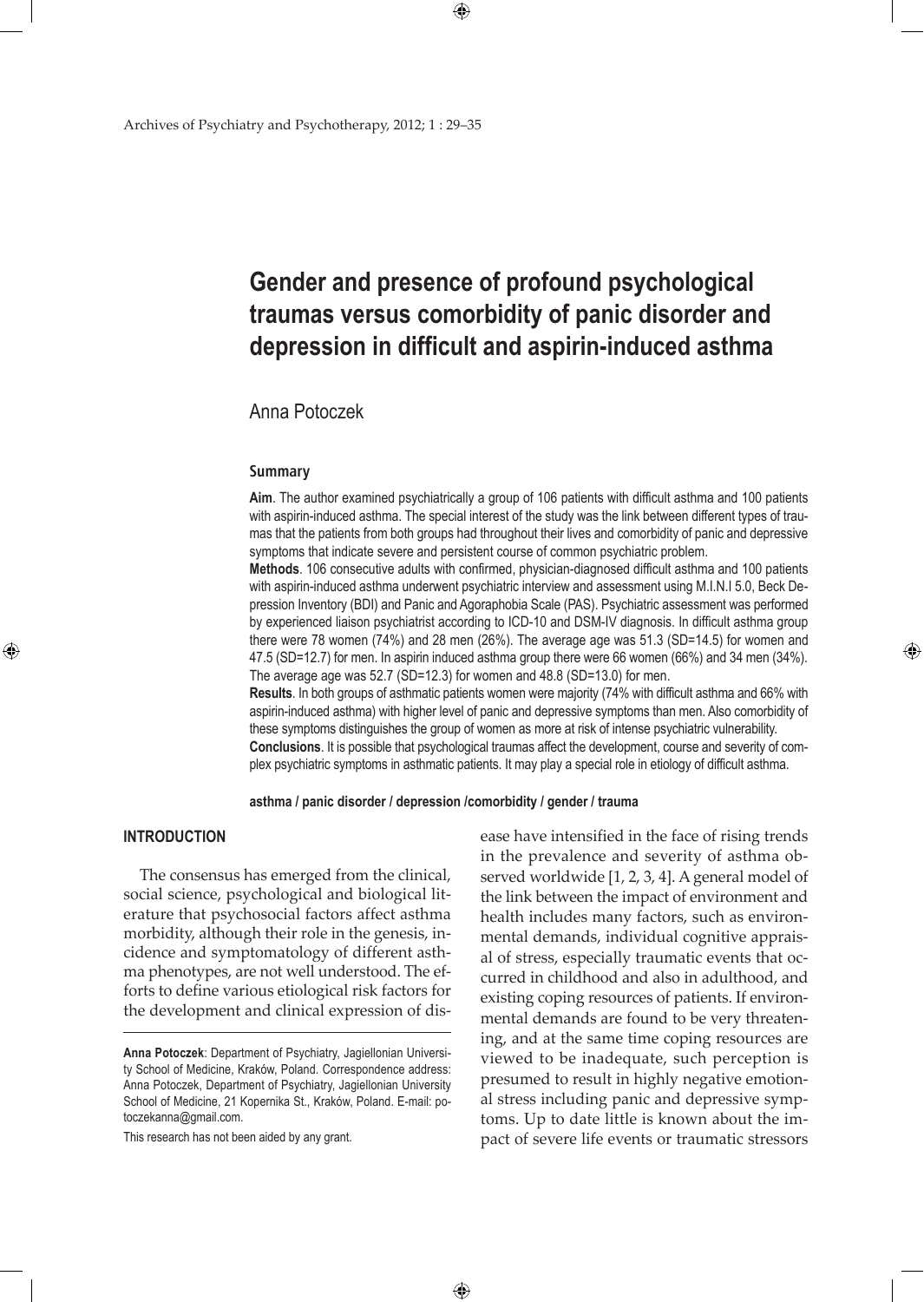⊕

⊕

on physical health [5, 6, 7, 8, 9, 10, 11, 12, 13]. Posttraumatic stress disorder (PTSD) has been proposed as a primary causal factor in poorer long-term health, including such physician-diagnosed medical illness as asthma, but the diagnosis of PTSD needs special conditions described in A1 criterion, namely: "the person experienced, witnessed, or was confronted with an event or events that involved actual or threatened death or serious injury, or a threat to the physical integrity of self or others". The special demands of A1 criterion exclude from diagnosis of PTSD other types of trauma, that may affect the course and severity of somatic disorders [14, 15, 16, 17, 18, 19, 20]. In the present study childhood traumas and specific trauma of suffering and/or death of an emotionally close person which occurred in adulthood are specifically analysed. This kind of trauma may predispose to the development of both panic disorder and depression. Women are more exposed to the trauma due to their social role [21, 22, 23, 24, 25, 26, 27].

 It is a widely known fact in psychiatry that comorbidity between panic and depression is the single strongest type of anxiety-mood comorbidity in both treatment and general population. Largely based on clinical studies, this specific comorbidity is also thought to be a more severe condition associated with greater symptom severity, poorer outcome and treatment response, more suicidal attempts and greater functional impairment than either pure panic or pure depression. According to the National Comorbidity Survey (NCS) [28] comorbidity of panic and depressive symptoms has a severe impact on several different measures of lifetime impairment, such as help-seeking, perceived role impairment and suicide attempts, and also on the course of any somatic illness, such as recency of active disorders, high frequency of lifetime depressive episodes or full panic attacks with anticipatory anxiety. Patients suffering from panic attacks and PD with comorbidity lifetime depressive symptoms tend to report a significantly larger number of physiological symptoms during their attacks than those without lifetime depressive symptoms that may have a special influence on both subjective and objective symptoms of asthma. NCS revealed also, that prevalence of any medical service use is significantly higher among patients with comorbid PD and

depressive symptoms than among those with only one of the two disorders in each of the major treatment sectors. There is also a fairly consistent trend across service sectors for treatment intensity to be greater for those with comorbidity than pure disorders, as indicated by average number of visits among those in treatment. NCS results proved that comorbid PD-depression is more severe and persistent than either pure PD or pure depression. Generally, this type of comorbidity influences the course and development of both psychiatric and somatic diseases, including bronchial asthma [29].

# **GOALS OF THE STUDY**

This study investigated:

1. Presence of serious psychological traumas of childhood and specific traumas of adulthood (trauma of suffering or death of emotionally close person due to long-lasting and serious somatic disease) that occurred close in time to the beginning or worsening of severe and difficult asthma and aspirin-induced asthma of different severity in two cohorts of asthmatic patients.

 $\bigoplus$ 

2. Relationship between the presence and frequency of both types of traumas.

3. Correlation between presence of both types of traumas and presence and intensity of PD and depressive symptoms (comorbidity) assessed by Panic and Agoraphobia Scale and Beck Depression Inventory.

Criteria of trauma of childhood included: longlasting psychological and physical abuse of the child, neglect, domestic violence, alcoholism in family, severely bad economic status (eg. due to Second World War), loss of parent, violent divorce of parents.

 Criteria of trauma of adulthood included: to be engaged witness, taking care of severely ill or dying emotionally close person. The onset or worsening of asthma is very often close in time to such long-lasting sequence of events.

 Note! The description of specific trauma of adulthood **is not** consistent with A1 criteria of Posttraumatic Stress Disorder (PTSD), but fully consistent with A2 criteria of PTSD, name-

Archives of Psychiatry and Psychotherapy, 2012; 1: 29–35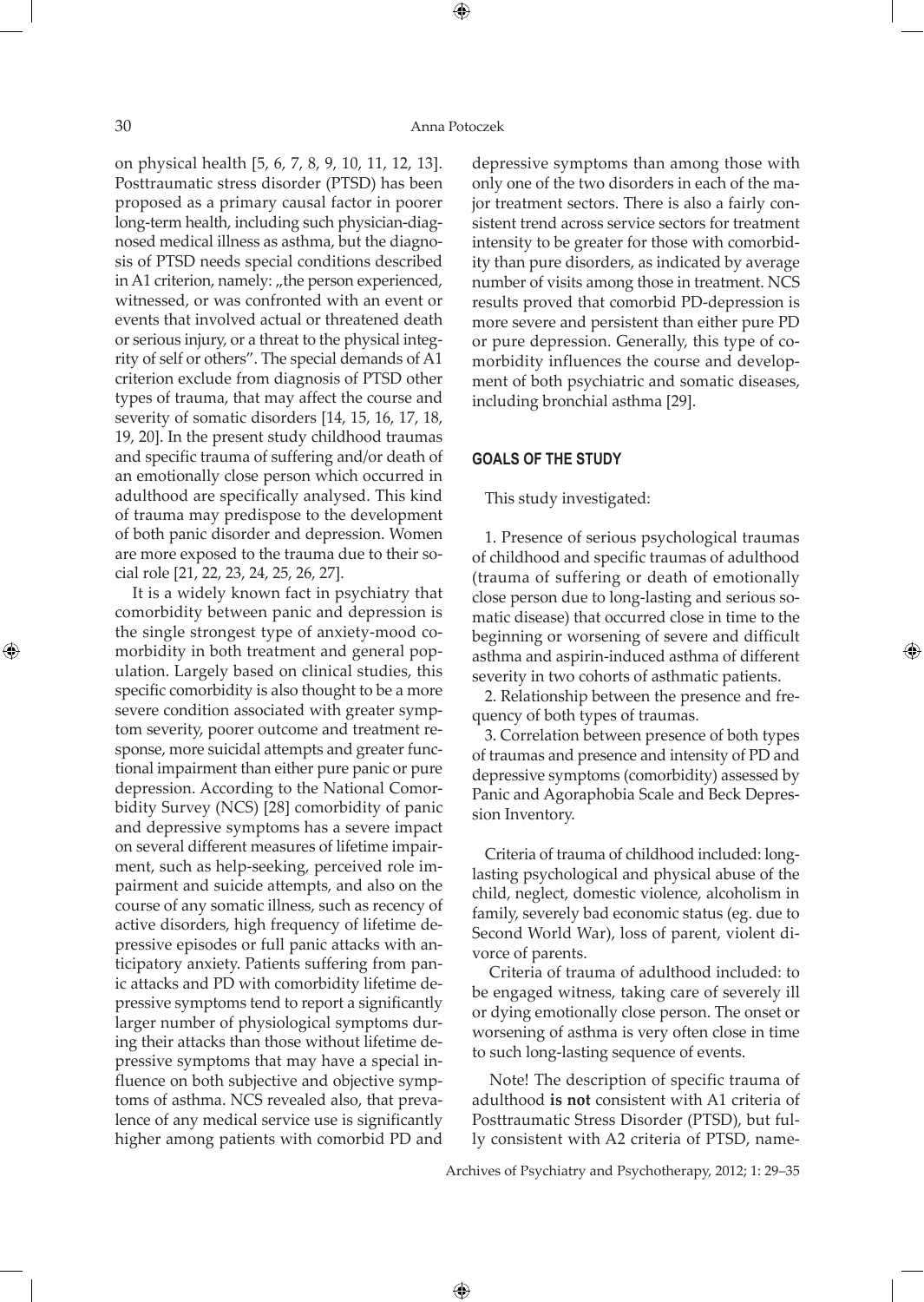⊕

⊕

ly: "the person's response involved intense fear, helplessness, or horror".

#### **METHOD**

⊕

**Participants**: The cohort A consisted of 100 adult patients with diagnosis of AIA who were assessed and treated in Department of Pulmonology Jagiellonian University Medical College. There were 66 women and 34 men. Mean age in this cohort was 51.7 years (SD=12.5), for women 52.5 years (SD=12.3), for men 48.8 years  $(SD=13.0)$ .

 The cohort B consisted of 106 adult patients with diagnosis of severe and difficult asthma treated in the same place. There were 78 women and 28 men. Mean age for women was 51.3 years (SD=14.3) and for men 47.5 years (SD=12.7).

The only inclusion criteria were diagnoses according to pulmonological classification NHL-BI/NAEPP 2007. None of the patients refused the assessment.

**Measures**: Diagnosis of PD was obtained by MINI (Mini International Neuropsychiatric Interview, polish version 5.0.0) and Panic and Agoraphobia Scale (PAS).

1. M.I.N.I (Mini International Neuropsychiatric Interview). Authors: Sheehan DV, Lecrubier Y. 1998. Polish version (5.0.0): Masiak M, Przychoda J. Departament of Psychiatry, Lublin, Poland. M.I.N.I is brief, fully structured interview designed to diagnose mental disorders according to Axis I DSM IV [30, 31].

2. Panic and Agoraphobia Scale (PAS). Author: B. Bandelow, Department of Psychiatry of Goettingen, version 1999 [32]. It is a special instrument necessary for determining the severity of PD. The scale contains 13 questions (items) – each with 5 possible answers (0–4). Five components have been taken into account: panic attacks, agoraphobic avoidance, anticipatory anxiety, disability and worries about health. Assessement: 0-8: lack of symptoms; 9-18: mild symptoms; 19–39: moderate and severe symptoms; 40 or more: very severe symptoms.

3. Beck Depression Inventory. Author: A. Beck, polish version 1977 [33]. It is a special and widely used all over the world instrument necessary for determining the severity of depression. The scale contains 21 questions (items) each with 4 possible answers (0–3). Assessement: 0–9: lack of depression, 10–19: mild depression, 20–25: moderate depression, above 25: severe depression.

 4. Participants were also administered by means of the Life Inventory, which is 100-item interview that includes questions about generic family, relations between its members, economic status, important events from childhood, school, difficulties in adaptation to social environment, level of education, work, marital status, employment, history of panic attacks preceding PD onset, having children, diseases present in the family (this subject was very detailed, with questions about character of patient's duties). To the category of "trauma of adulthood" only most severe, long-lasting and engaging to patient diseases were included.

**Statistical analysis**: Student's t-test and chisquared test were used for bivariate analyses. Categorical variables were compared using chisquared test.

#### **RESULTS**

 $\bigoplus$ 

1. In the group A (patients with aspirin-induced asthma) traumas during childhood were present in 12 patients and in the group B (patients with severe and difficult asthma) in 22 patients (Tab. 1). Traumas during adulthood (specific trauma of suffering and/or death of emotionally close one) were present in 38 patients from group A and in 86 patients from the group B (Tab. 2). Especially the last types of traumas were statistically more common in the group B (p<0,001). Moreover both types of traumas were present much more frequently in women than in men (Tab. 1 and Tab. 2 *– next page)*.

In the group B sequence of traumas (presence of both types of trauma) were found much more frequently than in the group A. At the same time lack of both types of traumas in the group A was much more frequent than in the group B (Tab. 3 *– next page)*).

2. In the group A the correlation between presence of traumas during childhood and intensity of PD symptoms was statistically significant (p=0.0003). In the group B statistical correlation seems to suggest,

Archives of Psychiatry and Psychotherapy, 2012; 1 : 29–35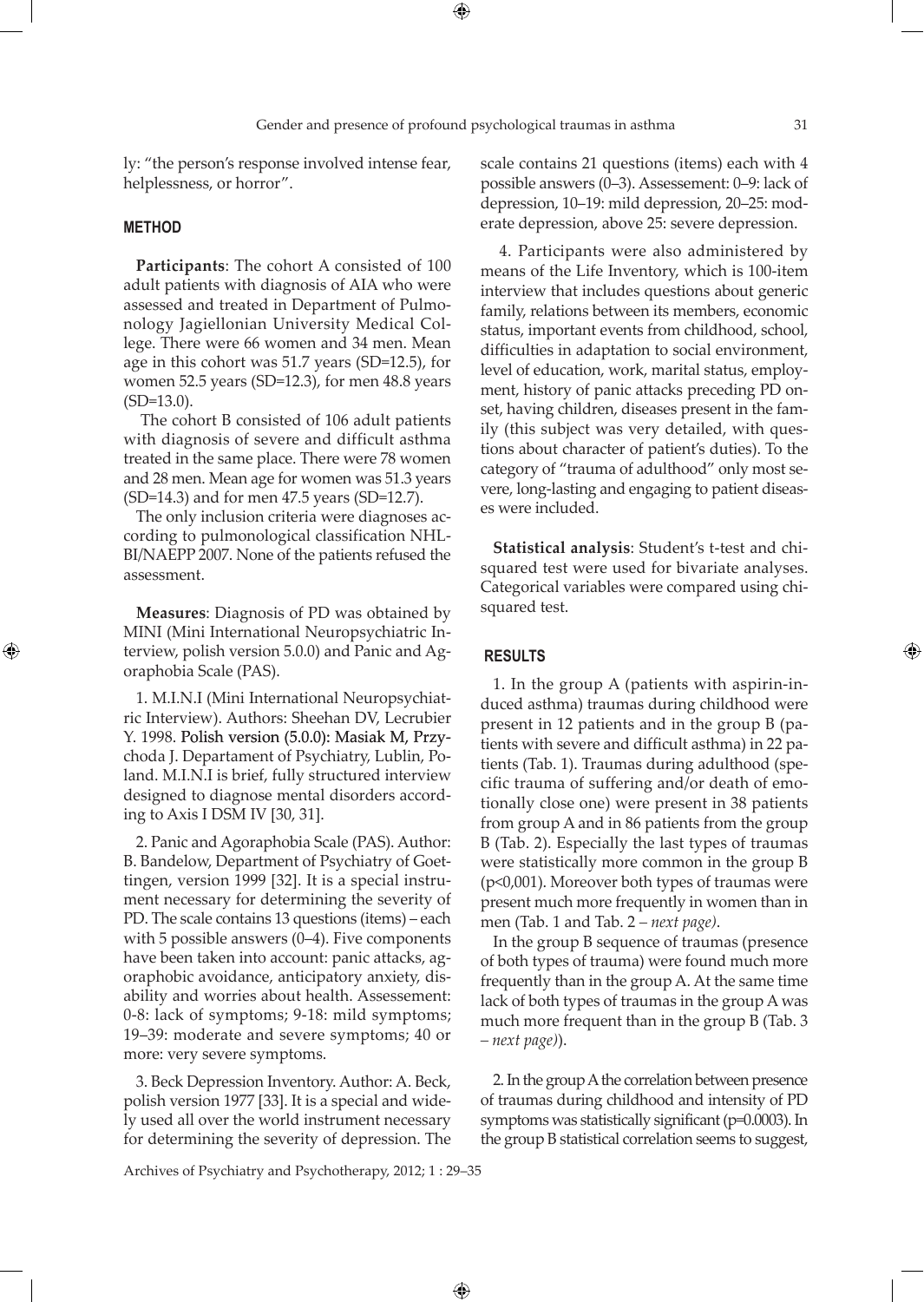#### 32 Anna Potoczek

 $\bigoplus$ 

**Table 1.** Traumas during childhood

| Trauma during childhood |                                                                                                     |                  |  |  |  |
|-------------------------|-----------------------------------------------------------------------------------------------------|------------------|--|--|--|
|                         | Group A (n=100)<br>Group B $(n=106)$<br>Aspirin-induced<br>Severe and difficult<br>asthma<br>asthma |                  |  |  |  |
| Women                   | 11                                                                                                  | 16               |  |  |  |
| Men                     |                                                                                                     |                  |  |  |  |
|                         | 12% in the group                                                                                    | 21% in the group |  |  |  |

**Table 2.** Traumas during adulthood

| Trauma during adulthood |                                              |                                                   |  |  |  |
|-------------------------|----------------------------------------------|---------------------------------------------------|--|--|--|
|                         | Group A (n=100)<br>Aspirin-induced<br>asthma | Group B (n=106)<br>Severe and difficult<br>asthma |  |  |  |
| Women                   | 33                                           | 63                                                |  |  |  |
| Men                     | 5                                            | 23                                                |  |  |  |
|                         | 38% in the group                             | 81% in the group                                  |  |  |  |

**Table 3.** Frequency of both types of trauma in the group A and the group B, independently of gender

|                         |         | Traumas of adulthood                                    |    |                                              |    |  |  |
|-------------------------|---------|---------------------------------------------------------|----|----------------------------------------------|----|--|--|
|                         |         | Group A<br>Aspirin induced<br>asthma<br>Lack<br>Present |    | Group B<br>Severe<br>and difficult<br>asthma |    |  |  |
|                         |         |                                                         |    | Lack<br>Present                              |    |  |  |
| Traumas<br>of childhood | Lack    | 58                                                      | 30 | 16                                           | 68 |  |  |
|                         | Present |                                                         |    |                                              | 18 |  |  |

**Table 4.** Intensity of PD symptoms (measured by PAS) and presence of traumas during childhood independently of gender

| Group A.                | Intensity of PD symptoms |      |      |                 |    |  |  |  |
|-------------------------|--------------------------|------|------|-----------------|----|--|--|--|
| Aspirin-induced         |                          | Lack | Mild | Moderate Severe |    |  |  |  |
| asthma                  | Lack                     | 55   | 9    | 23              |    |  |  |  |
| Traumas<br>of childhood | Present                  |      | 0    | 5               | 3  |  |  |  |
| Group B. Severe         | Intensity of PD symptoms |      |      |                 |    |  |  |  |
| and difficult<br>asthma |                          | Lack | Mild | Moderate Severe |    |  |  |  |
| Trauma                  | Lack                     | 21   |      | 43              | 13 |  |  |  |
| of childhood            | Present                  |      | 2    | 11              | 5  |  |  |  |

that intensity of PD symptoms is independent from traumas during childhood (Tab. 4 *– next page*).

3. As well as in the group A and in the group B there is statistical correlation between the pres-

**Table 5.** Intensity of PD symptoms (measured by PAS) and presence of traumas during adulthood independently of gender

| Group A                           | Intensity of PD symptoms |      |      |          |        |  |
|-----------------------------------|--------------------------|------|------|----------|--------|--|
| Aspirin<br>induced<br>asthma      |                          | Lack | Mild | Moderate | Severe |  |
| <b>Traumas</b>                    | Lack                     | 51   | 5    | 6        | N      |  |
| during<br>adulthood               | Present                  | 8    | 4    | 22       | 4      |  |
| Group B                           | Intensity of PD symptoms |      |      |          |        |  |
| Severe<br>and difficult<br>asthma |                          | Lack | Mild | Moderate | Severe |  |
| Trauma                            | Lack                     | 11   | 0    | 9        |        |  |
| during<br>adulthood               | Present                  | 14   | 9    | 45       | 18     |  |

ence of trauma during adulthood and intensity of PD (p<0.001) (Tab. 5).

4. In the group A the correlation between presence of traumas during childhood and intensity of depressive symptoms assessed by BDI was not statistically significant. Depressive symptoms were not present at all in 66 patients, both men and women who had not experienced them and only in 4 patients with this types of trauma. In 22 patients without this trauma depressive symptoms were mild or moderate, without severe symptoms. In 6 patients with this type of traumas depressive symptoms were mild or moderate and only in 2 patients the intensity of depressive symptoms was severe.

In the group B the statistical situation was similar. In 16 patients who had experienced traumas during childhood, depressive symptoms were not present or, if present, their intensity was mild. Only 6 patients with this type of trauma suffered from moderate and severe depressive symptoms (Tab. 6 – *next page*).

5. As well as in the group A and in the group B statistical correlation between the presence of trauma during adulthood and intensity of depressive symptoms (p<0.03) has been found (Tab. 7 – *next page*).

#### **DISCUSSION**

 $\bigoplus$ 

In both research groups (A: aspirin induced asthma and B: severe and difficult asthma) trau-

Archives of Psychiatry and Psychotherapy, 2012; 1: 29–35

⊕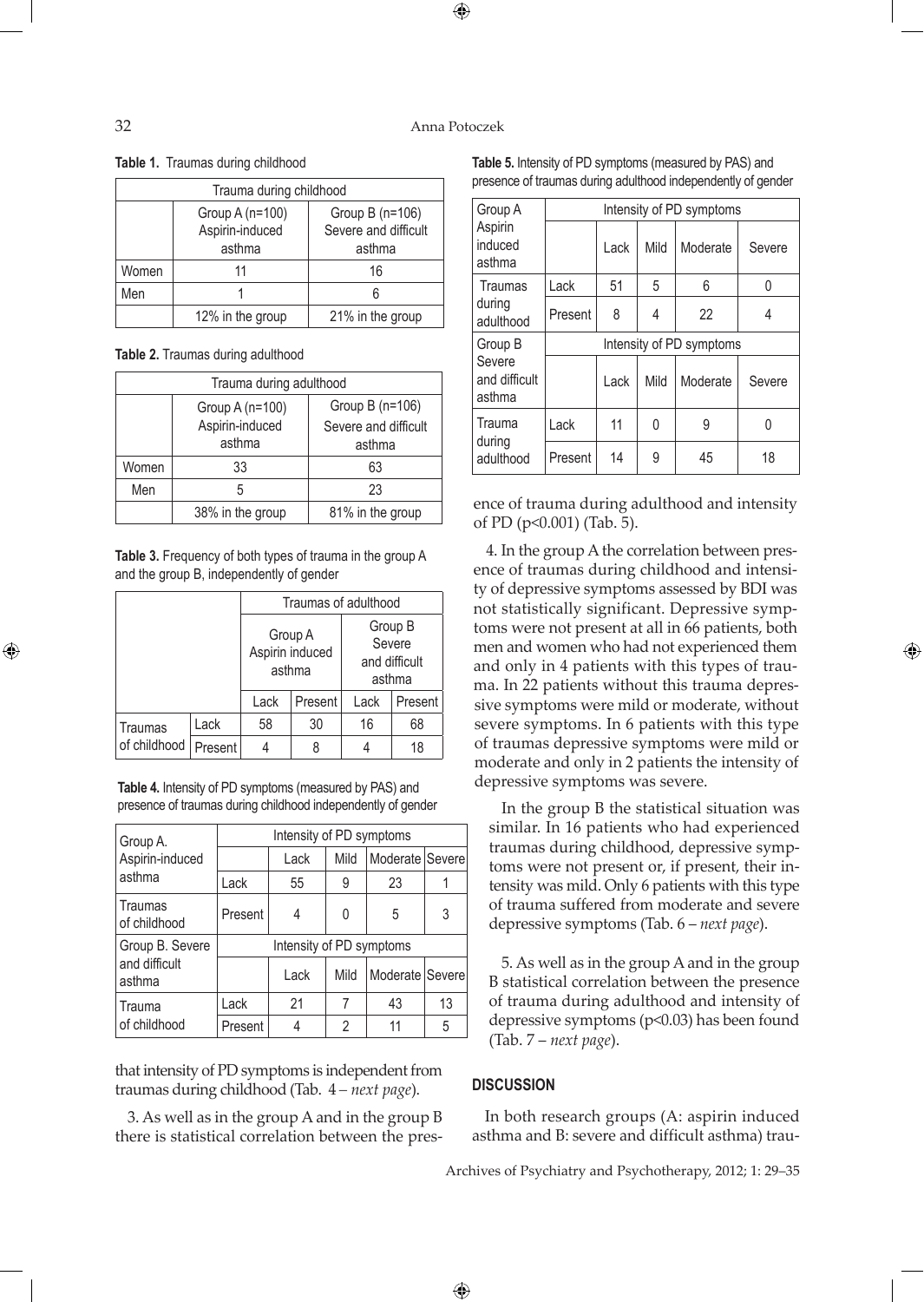Gender and presence of profound psychological traumas in asthma 33

 $\bigoplus$ 

**Table 6**. Intensity of depressive symptoms (measured by BDI) and presence of traumas during childhood independently of gender

|                                      | Intensity of depressive symptoms |      |      |          |                |  |
|--------------------------------------|----------------------------------|------|------|----------|----------------|--|
| Group A. Aspirin-induced asthma      |                                  | Lack | Mild | Moderate | Severe         |  |
|                                      | Lack                             | 66   | 15   |          |                |  |
| Traumas of childhood                 | Present                          | 4    | 3    | 3        | $\mathfrak{p}$ |  |
|                                      | Intensity of depressive symptoms |      |      |          |                |  |
| Group B. Severe and difficult asthma |                                  | Lack | Mild | Moderate | Severe         |  |
| Traumas of childhood                 | Lack                             | 49   | 26   | 5        |                |  |
|                                      | Present                          | 9    |      | っ        | 4              |  |

**Table 7**. Intensity of depressive symptoms (measured by BDI) and presence of traumas during adulthood independently of gender

|                                      | Intensity of depressive symptoms |      |      |          |        |  |
|--------------------------------------|----------------------------------|------|------|----------|--------|--|
| Group A. Aspirin induced asthma      |                                  | Lack | Mild | Moderate | Severe |  |
|                                      | Lack                             | 57   |      | 2        |        |  |
| Traumas during adulthood             | Present                          | 13   | 15   | 8        | 2      |  |
| Group B. Severe and difficult asthma | Intensity of depressive symptoms |      |      |          |        |  |
|                                      |                                  | Lack | Mild | Moderate | Severe |  |
|                                      | Lack                             | 17   | 2    |          |        |  |
| Traumas during adulthood             | Present                          | 41   | 31   | 6        | 8      |  |

 $\bigoplus$ 

mas in adulthood were present much more frequently than traumas in childhood. Moreover, both types of traumas were more common in women than in men. Most common type of traumas in A and B groups were traumas in adulthood in the subgroups of women. In B group these traumas in women were twice as common as in A group (Tab. 1 and Tab. 2). This result is fully consistent with some data from literature [21, 22, 23, 24, 25, 26, 27] and seems to suggest that women are at high risk of traumas in adulthood due to their social role. These types of traumas are very common in everyday life and, at the same time, their psychological and psychiatric importance is underestimated and their impact on general health neglected.

⊕

 An interesting result is also the tendency indicating that in both groups the presence of traumas of childhood seems to be connected with presence of traumas of adulthood (Tab. 3). Such result should not be explained as coincidence, but in terms of sequence of traumas, connected with special psychological vulnerability caused by sensitization, provoked by early cognitive and emotional answer to childhood trauma. Sequence of traumas has much more severe impact on the possibility to overcome the consequences of traumas in adulthood, especially these analysed in the present study.

 The importance of traumas presence throughout the whole life and its relation to PD and depressive symptoms are presented in tables from 4 to 7. In most of patients from both A and B groups who had not have traumas during childhood, PD symptoms were absent (55 persons from A and 21 from B group), but at the same time in this category moderate and severe PD symptoms were much more common in B group (56 persons versus 24 persons from A group). When traumas during childhood had been present, PD symptoms were absent in equal number of patients from both groups (4/4), but moderate and severe PD symptoms occurred twice as common in B group (16 versus 8 from A group).

 Similar, but much stronger tendency occured in connection with traumas during adulthood. While these traumas were not present, PD symptoms were also not present in 51 persons from A group and in 11 persons from B group, and moderate and severe PD symptoms were present only in 6 persons from A group and in 9 persons from B group. But when traumas during adulthood were present, PD symptoms were not present only in 8 persons from A group and in 14 persons from B group, but moderate and severe

Archives of Psychiatry and Psychotherapy, 2012; 1 : 29–35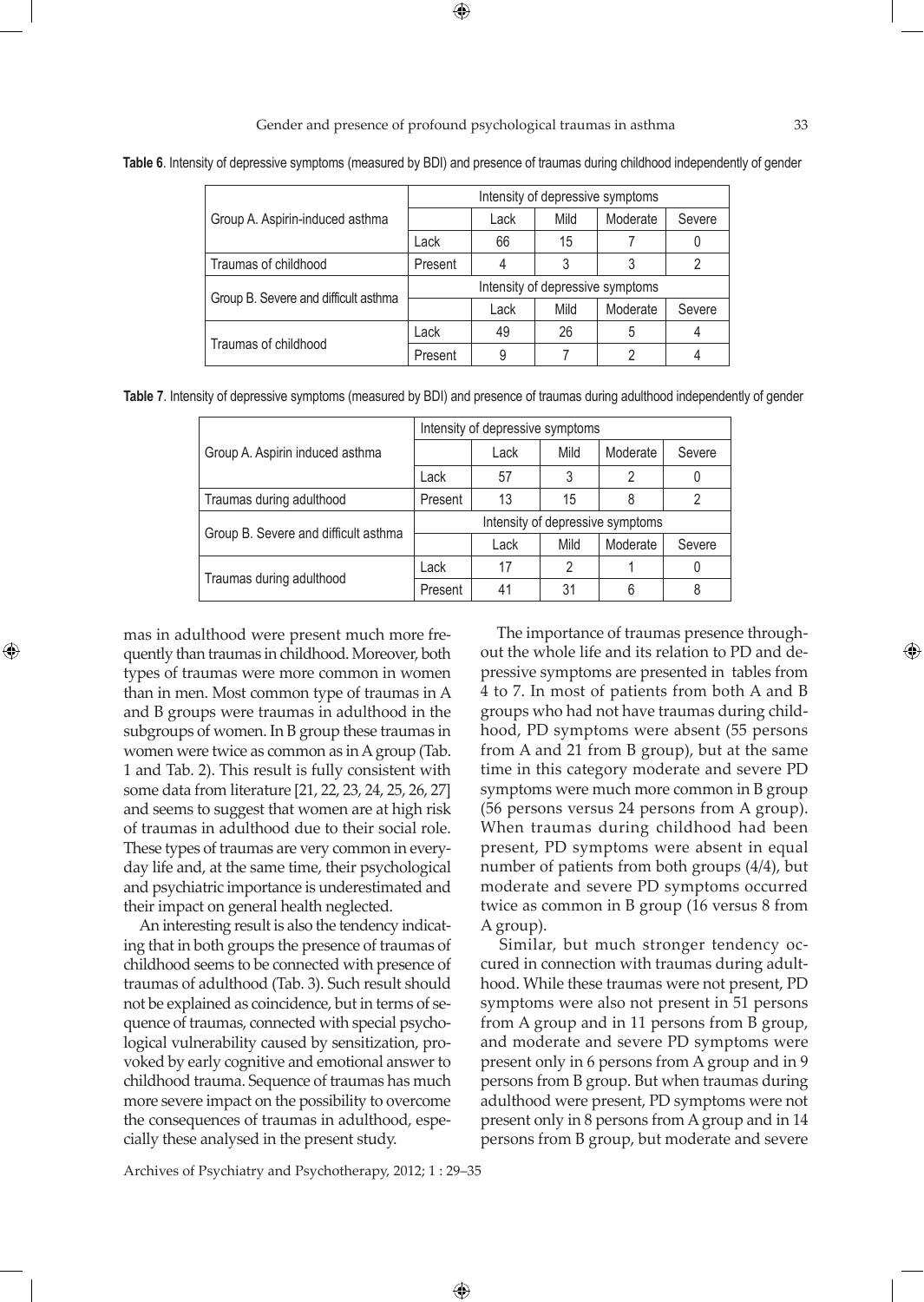$\bigoplus$ 

PD symptoms were present in 26 persons from A group and in 63 persons from B group.

 Depressive symptoms were much less common in both groups, but again their presence was directly connected with presence of traumas. When traumas during childhood were not present, depressive symptoms were also not present in 66 persons from A group and in 49 persons from B group. In the case of traumas during adulthood, their absence coincided with absence of depressive symptoms in 57 persons from A group and 17 persons from B group. In the presence of traumas during childhood, depressive symptoms of different severity were present in 8 persons from A group and in 13 persons from B group, but the presence of traumas during adulthood resulted in the presence of depressive symptoms in 25 persons from A group and in 45 persons from B group.

 These results have revealed the importance of the influence of psychological traumas on comorbid psychiatric symptoms and confirm the strong relationship between the negative aspects of course of life and deterioration in pulmonary function. Asthma severity and exacerbations may be linked to the comorbidity of psychiatric symptoms through several pathways, including direct physiological effects of emotions and stress on the airways and the effect of emotions on self-care and contacts with other people.

## **CONCLUSIONS**

⊕

- 1. In group B (severe and difficult asthma) both types of traumas were much more frequent than in the group A (aspirin-induced asthma). In this group traumas during childhood were almost twice as common (22 persons versus 12 persons). Traumas during adulthood were even more common (86 persons versus 38 persons).
- 2. There was statistical correlation between frequencies of both types of traumas in both research groups. In the group B sequence of traumas (presence of both types of traumas) was much more frequent than in the group A.
- 3. Presence of one or two types of traumas revealed statistical correlation with presence and comorbidity of PD and depressive symptoms in both research groups.

#### **REFERENCES**

- 1. Wright RJ, Rodriguez M, Cohen S. Review of psychosocial stress and asthma: an integrated biopsychosocial approach. Thorax. 1998; 53: 1066–1074.
- 2. Holgate ST, Boushey HA, Fabbri LM. Difficult asthma. London: Martin Dunitz Ltd. The Livery House; 1999.
- 3. Astma ciężka i trudna. Zasady systemu opieki medycznej dla chorych na astmę oskrzelową o ciężkim przebiegu. Raport projektu celowego realizowanego w latach 2001–2003 na zamówienie Ministra Zdrowia przez KBN. Realizator: II Katedra Chorób Wewnętrznych CM UJ. Kierownik projektu: prof. dr hab.med. Andrzej Szczeklik.
- 4. Światowa strategia rozpoznawania, leczenia i prewencji astmy. Medycyna Praktyczna, wydanie specjalne. 2009; 5.
- 5. Stein MB, Cox BJ, Afifi TO, Belik SL, Sareen J. Does co-morbid depressive illness magnify the impact of chronic physical illness? Psychol Med. 2006; 36(5): 587–596.
- 6. Kullowatz A, Kanniess F, Dahme B, Magnussen H, Ritz T. Association of depression and anxiety with health care use and quality of life in asthma patients. Respir Med. 2007; 101: 638–644.
- 7. Scott KM, Korff von M, Ormel J, Zhang M, Bruffaerts R, Alonso J, et al. Mental disorders among adults with asthma: results from the World Mental Health Survey. Gen Hosp Psych. 2007; 29: 123–133.
- 8. Schneider A, Loewe B, Meyer FJ, Biessecker K, Joos S, Szecsenyi J. Depression and panic disorder as predictors of health outcomes for patients with asthma in primary care. Respir Med. 2008; 102: 359–366.

⊕

- 9. Kewalramani A, Bollinger ME, Postolache TT: Asthma and mood disorders. Int J Child Health Dev. 2008; 1(2): 115–123.
- 10. Alvarez GG, FitzGerald JM. A systematic review of the psychological risk factors associated with near fatal asthma or fatal asthma. Respiration. 2007; 74: 228–236.
- 11. Halimi L, Vachier I, Varrin M, Godard P, Pithon G, Chanez P. Interference of psychological factors in difficult-to-control asthma. Respir Med. 2007; 101: 154–161.
- 12. Osman M. Therapeutic implications of sex differences in asthma and atopy. Arch Dis Child. 2003; 88: 587–590.
- 13. Albert U, Maina G, Bergesio C, Bogetto F. Nocturnal panic and recent life events. Depress Anxiety. 2005; 22: 52–58.
- 14. Goodwin RD, Fischer ME, Goldberg J. A twin study of posttraumatic stress disorder symptoms and asthma. Am J Respir Care Med. 2007; Vol 176: 983–987.
- 15. Boscarino JA, Adams R. Peritraumatic panic attacks and health outcomes two years after psychological trauma: Implications for intervention and research. Psychiatry Res. 2009; 167(1-2): 139–150.
- 16. Sledjeski EM, Speisman B, Dierker LC. Does number of lifetime traumas explain the relationship between PTSD and

Archives of Psychiatry and Psychotherapy, 2012; 1: 29–35